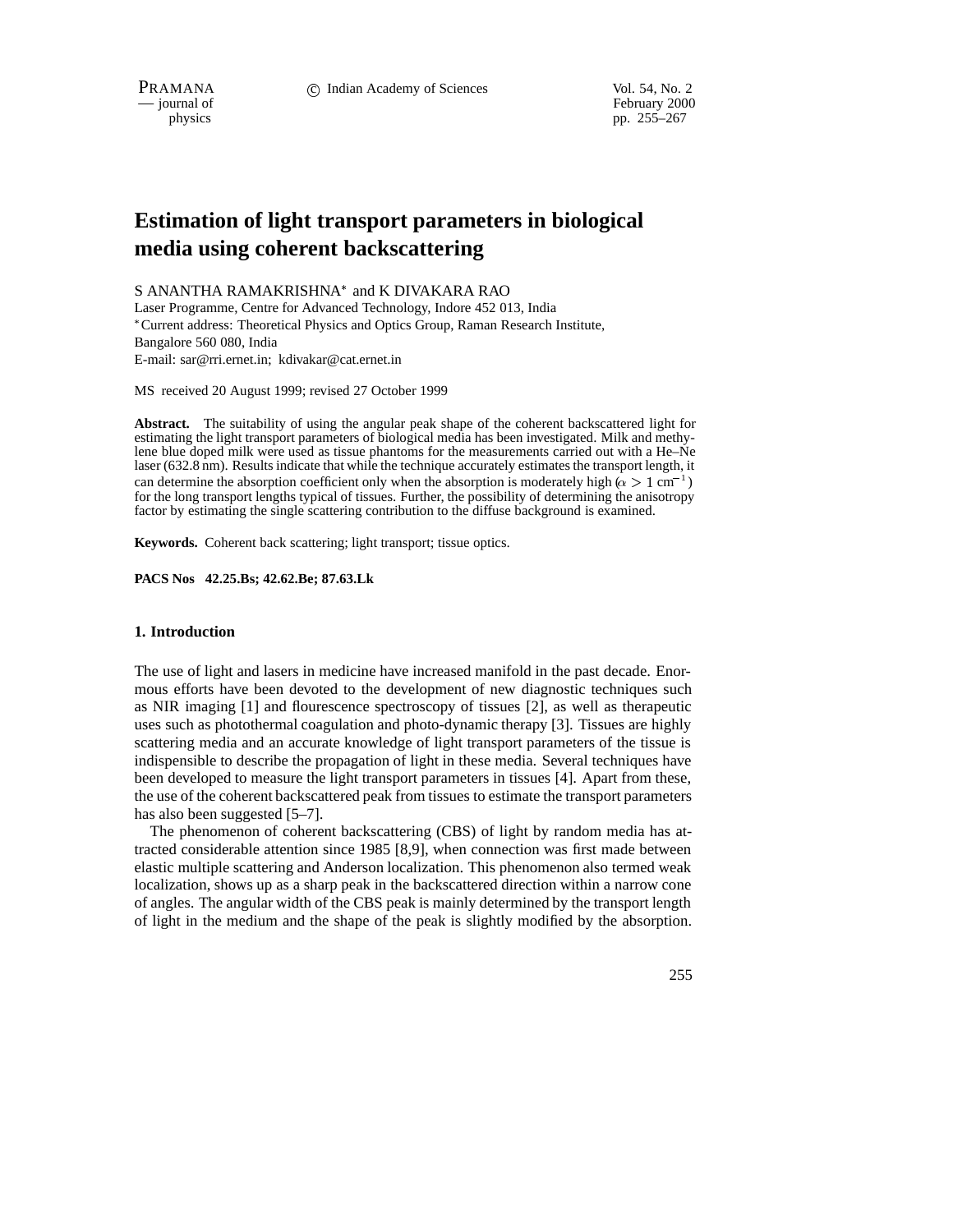This technique was used to characterize the transport lengths of samples used in experiments on strong localization of light [10]. Etemad *et al* [11] were the first to study the effects of absorption in random media on the CBS peak.

There have been some attempts to study the CBS peak from biological tissues and obtain the transport properties [5–7]. These studies, however, have been inaccurate because of a misinterpretation [13] in applying Akkerman's expression [12] derived for conservative, semi-infinite media to absorptive media. Hence a systematic study of the CBS peaks from biological tissues has not yet been made. Since this is a non-contact method which can be used for online in-vivo measurements also, it is important that a systematic evaluation of this technique for the measurement of transport parameters be carried out. Eddowes *et al* [14] have suggested that accurate absorption information may be obtained by using Monte-Carlo simulations to fit experimental measurements and have developed Monte-Carlo based routines to identify the optical coefficients for a given CBS angular profile. However the measurement of the absorption parameter is dependent on both the transport length and the limitations of the experimental set up, as will be explained, and accurate absorption information can be obtained in only limited ranges of the absorption and transport coefficients. In reports that have appeared so far, researchers have concentrated on obtaining the transport and inelastic lengths of tissues from the shape of the CBS angular profile. The possibility of using the intensity information for estimating the anisotropy factor  $(q)$ of the scatterers has not been examined.

In this paper, we present the results of our investigations on the suitability of using CBS for measuring transport parameters of biological media. Milk of different concentrations has been used as tissue phantom. It is known that the light transport properties of milk closely resemble those of tissues and milk has been used to model light transport in brain tissue [15], to study optical imaging [16], photon-density waves [17], and for investigating the propagation of short laser pulses through a scattering medium [18]. To investigate the effects of absorption on CBS, an absorbing dye with known extinction coefficient was added to milk and the CBS from such media were studied. We also examine the possibility of determining the anisotropy factor  $(g)$  from the single scattering contribution to the diffuse background.

## **2. Coherent backscattering of light**

Coherent backscattering (CBS) of light occurs in all disordered media and is the only major surviving interference effect. When a beam of light is incident on a random medium, there exist partial waves traversing every possible path in the medium. The CBS effect arises from the constructive interference of any partial wave with its time reversed counterpart in the medium. In exactly the backscattered direction, both these two waves have the same phase and constructive interference results. Away from the backscattered direction, the counterpropagating paths develop a phase difference depending on the relative positions of the first and last scattering events in the medium. For the ensemble of all possible light paths, these phases will randomize and the reflection is enhanced within a narrow cone in the backward direction with an angular width of the order of  $\lambda/l_t$ , where  $\lambda$  is the wavelength of light and  $l_t$  is the transport length in the medium. This peak shows up only after the ensemble averaging over the large scale sample specific fluctuations (speckle) that originate from the random medium [19].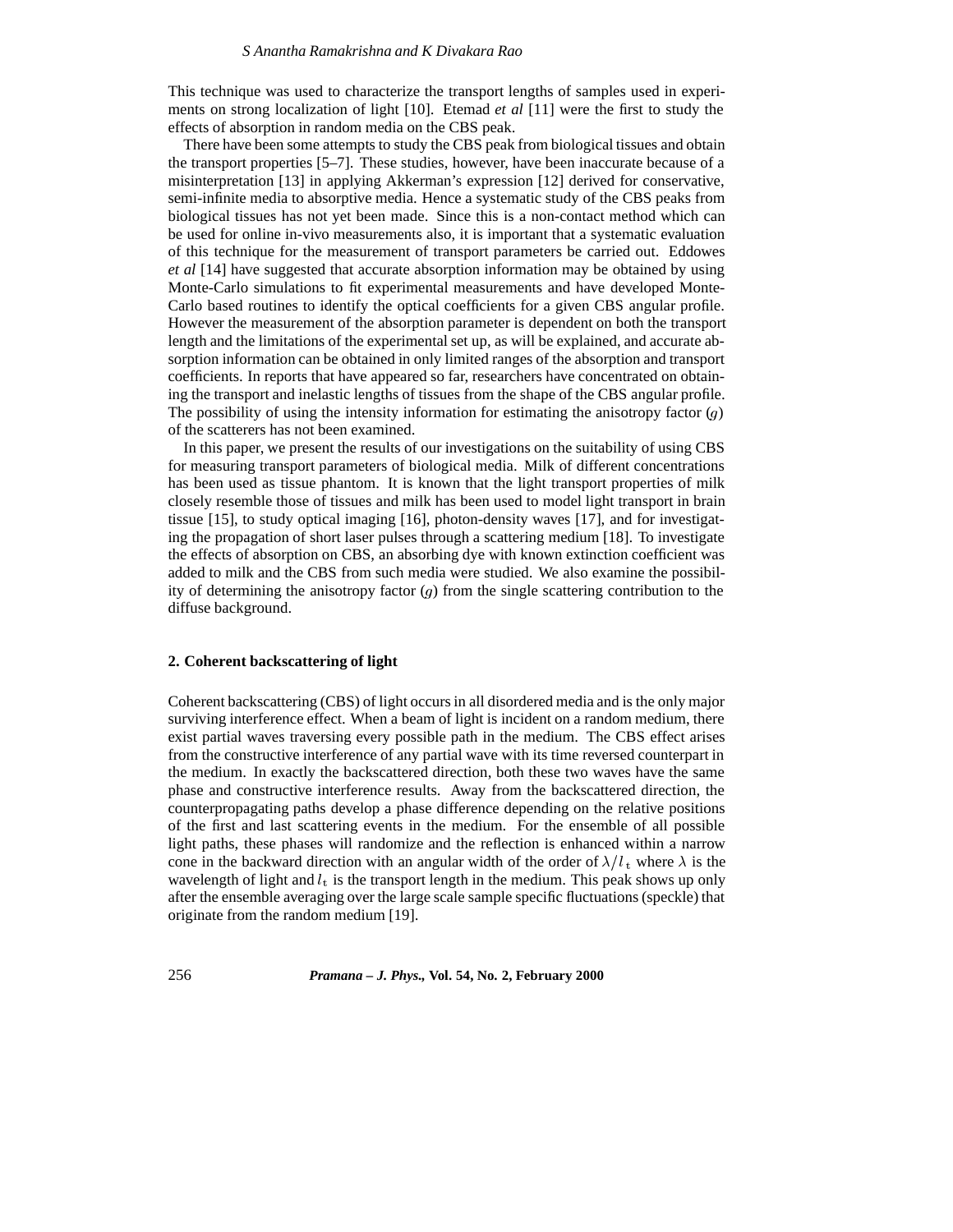The CBS intensity can be described in terms of three contributions. The total normalized angular intensity is described [20] by

$$
I(\theta, L) = \frac{\gamma_c(\theta, L) + \gamma_l(\theta) + \gamma_s(\theta)}{\gamma_l(0) + \gamma_s(0)},
$$
\n(1)

where  $\gamma_c$ ,  $\gamma_1$  and  $\gamma_s$  are the bistatic coefficients of the coherent, diffuse and single scattering contributions respectively.  $\theta$  is the angle of scattering and L represents the set of transport lengths in the medium. The set of relevant transport parameters are the mean scattering length  $(l_s = 1/\langle \rho \sigma_s \rangle)$  defined as the reciprocal of the average of the product of the single particle scattering cross-section ( $\sigma_s$ ) and the density of scatterers ( $\rho$ ) (the probability of a photon remaining unscattered after traversing a distance z in the medium is  $\exp(-z/l_s)$ ), the inelastic length  $(l_i)$  defined as the reciprocal of the absorption coefficient  $(\alpha)$  (transmitted intensity  $I_t(z) = I_0 \exp(-z/l_i)$  in the absence of scattering), the anisotropy factor  $(g = \langle \cos \theta \rangle)$  which is defined as the average of the cosine of the scattering angle for a single scattering event and the mean transport length  $(l<sub>t</sub>)$  which is a measure of the distance in which, the direction of the photon's motion becomes uncorrelated with its initial direction and is related as  $l_t = l_s/(1 - g)$ . The bistatic coefficients for the diffuse and coherent intensities are traditionally described by summing up the ladder diagrams and the most crossed diagrams respectively in a systematic perturbation of the intensity propagator [21]. The bistatic coefficient for the single scattering contribution for isotropic scatterers assuming normal incidence is given by [22]

$$
\gamma_{s}(\theta) = \frac{4\pi}{A} \int_{0}^{L} \exp\left[\frac{-xn_{0}(\sigma_{s}+\sigma_{a})}{\cos\theta}\right] \left(\frac{n_{0}\sigma_{s}}{4\pi}\right) \exp\left[-xn_{0}(\sigma_{s}+\sigma_{a})\right] dx \cdot A
$$

$$
= \frac{a\cos\theta}{1+\cos\theta} \left\{1-\exp\left[-b\left(1+\frac{1}{\cos\theta}\right)\right]\right\},
$$
(2)

where A is the area of the target,  $n_0$  is the density of scatterers,  $\sigma_s$  is the single particle total scattering cross-section,  $\sigma_a$  is the absorption cross section, a is the albedo defined as the ratio of the total scattering cross-section to the extinction cross-section  $[\sigma_s/(\sigma_s + \sigma_a)]$ and  $b(= n_0(\sigma_s + \sigma_a)L)$  is the optical thickness of the slab. However for the case of anisotropic scatterers, because it is the backscattering coefficient which would contribute to the measurement, a would be modified as

$$
a = \frac{\sigma_{\rm b}}{\sigma_{\rm s} + \sigma_{\rm a}},\tag{3}
$$

where  $\sigma_b$  is the single particle back-scattering coefficient.

When the single scattering contribution is suppressed by using an isolator [19] and the helicity preserving channel for circularly polarized light is detected from time invariant random media, the enhancement is exactly 2 in the weak disorder regime [20]. However if the detection is carried out in the linear polarization preserving channel, the enhancement factor will always be less than 2. This is due to the presence of single scattered events which do not contribute to the enhancement in the backscattering. In earlier work [5–7], the contribution of single scattering was ignored. Though Eddowes *et al* [14] suggest that the experiment must be performed with circularly polarized light, it has not been examined whether the single scattered contribution can be used to estimate the anisotropy factor. The dependence of a (normalized to unity for isotropic lossless scatterers) with the anisotropy

*Pramana – J. Phys.,* **Vol. 54, No. 2, February 2000** 257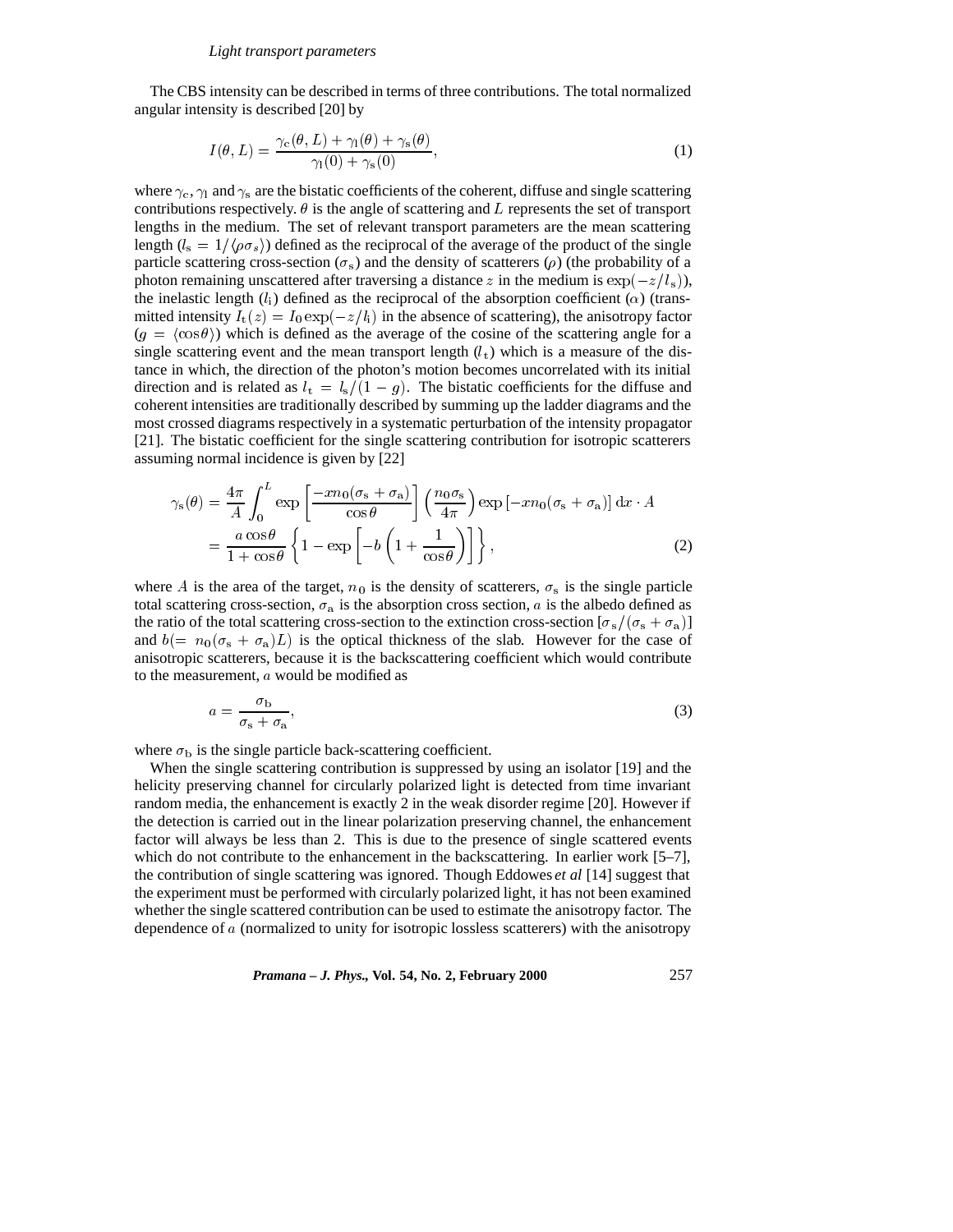factor  $g$  (obtained by varying the scatterer size), is shown in figure 1. The cross-sections and the anisotropy factor were computed using Mie scattering theory for spherical particles and a program based on the BHMIE code given in [23]. A value of 1.33 for the refractive index of the medium (water) and 1.41 for the refractive index of the particles (typical of tissues [4]) is used. Note the presence of resonances for monodisperse particles in figure 1a. In figure 1b, the cross-sections and the  $g$  factors were then averaged over a particle size dispersion of 30% assuming a Gaussian distribution in order to mimic the experimental situation where the particles are polydisperse. Slightly different values of the refractive indices did not lead to much change, as the averaging process washed all resonances present. As one can notice, the single scattering contribution decreases sharply with the increase in anisotropy and becomes very small for large anisotropy factors. For  $g \gtrsim 0.6$ , the single scattering contribution from lossless scatterers is barely 2% of the total back-scattered intensity and would hardly be measurable. This unfortunately implies that the anisotropy factor of biological tissues (typically in the range 0.8–0.95 [4]) would hardly be measurable by this technique.

The CBS peak shape is reasonably well described in the diffusion approximation [21,12]. In this work, the expressions derived in the diffusion approximation for an incident plane wave on a slab of isotropic scatterers and with a finite thickness, have been used [21] (see appendix for the expressions). By replacing the mean scattering length  $(l_s)$ in these expressions by the mean transport length  $(l<sub>t</sub>)$ , these expressions have been shown to be valid for anisotropic scatterers as well [24].



**Figure 1.** Plot of the ratio of the backscattering cross-section  $(\sigma_{\rm b})$  to the total scattering cross-section  $(\sigma_s)$  as a function of the anisotropy factor (g) (normalized to unity for isotropic scattering). These quantities were calculated using Mie scattering theory for homogeneous spheres. Figure 1a is for monodisperse particles and figure 1b shows the dependence averaged over a particle size distribution of 30%.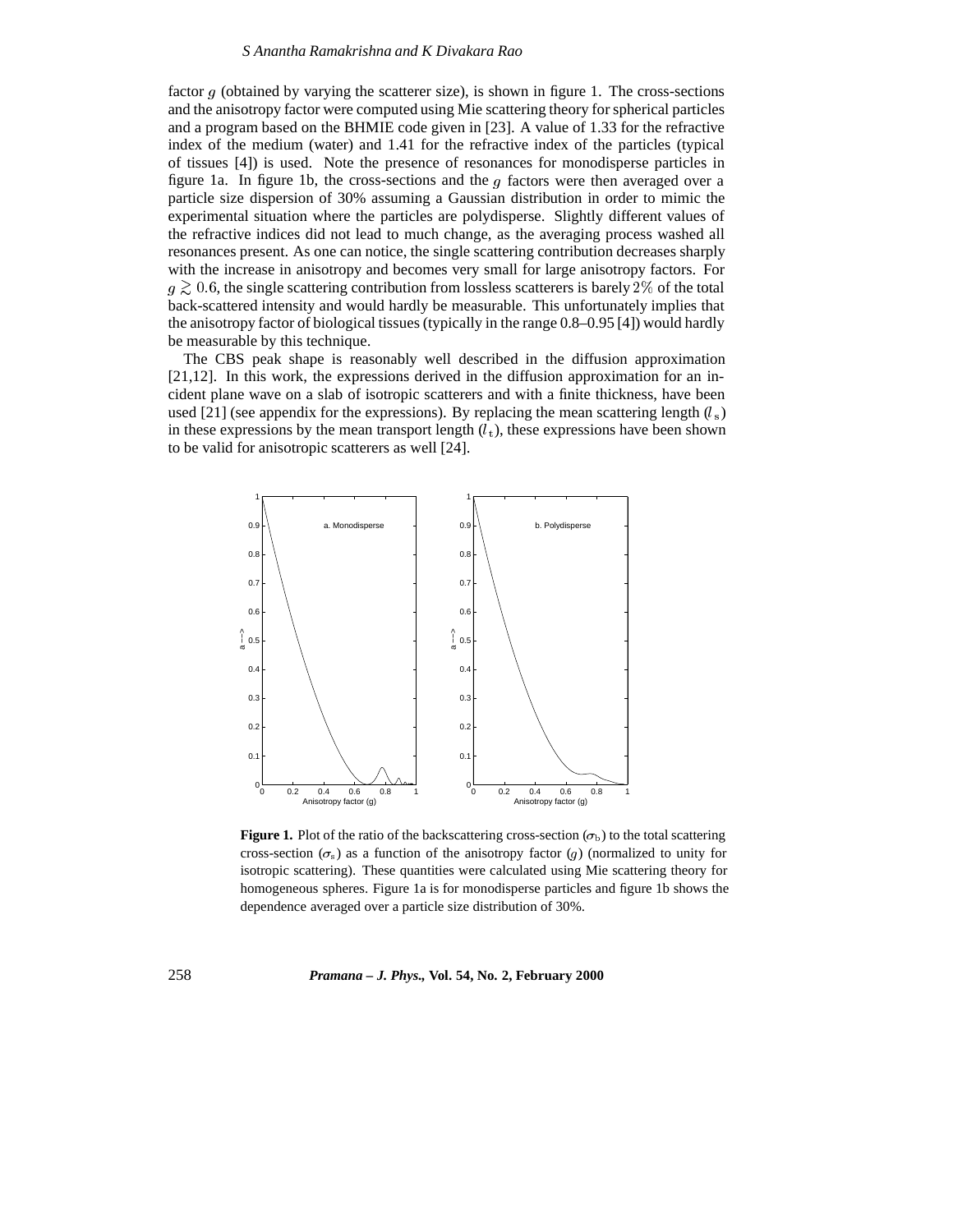### *Light transport parameters*

It is essential to observe the effects of absorption on the CBS peak. The main effect of absorption is a rounding of the central cusp of the peak in an angular range  $\theta_a \sim \lambda/\sqrt{l_t l_i}$ . This corresponds to the extinction of the longer path lengths greater than  $\sqrt{l_t l_i}$  due to the absorption. The other effect of absorption is to trivially reduce the enhancement factor because the single scattering events become relatively more important as absorption increases. The CBS peak is also rounded by the convolution with the instrumental response function and unless the angular range  $\theta_a$  of the rounding due to absorption is larger than the instrumental resolution, the absorption would not be accurately measurable. For the case of  $\theta_a = 0.18$  mrad our experimental resolution,  $\lambda = 0.6328 \,\mu$ m and  $l_t = 670 \,\mu$ m a minimum value absorption coefficient  $\alpha \sim 0.6$  cm<sup>-1</sup> can just be discerned. Though much smaller absorption coefficients in principle can be measured by improving the angular resolution, even assuming ideal optics, the resolution eventually is limited by diffraction due to the finite beam size. For our beam size of 5.5 mm, a beam divergence ( $\theta_d = \lambda / \pi R$  where R is the beam radius) of about 75  $\mu$  rad is present, yielding a minimum measurable  $\alpha$  of about 0.1 cm<sup>-1</sup> at a  $l_t$  of 700  $\mu$ m. Trying to increase the beam size further is impractical due to problems of inhomogeneity of tissue samples. Hence accurate information would be possible only for samples with moderate absorption ( $\alpha > 1$  cm<sup>-1</sup>). However, this is by no means a fundamental limit of the technique and depends on the transport length of the sample and the resolution of the experimental setup.

# **3. Experimental setup and procedures**

The experimental setup used is schematically depicted in figure 2. A 5 mW He–Ne laser at 632.8 nm was expanded to a beam diameter of 5.5 mm and collimated to diffraction limit. The collimation was checked by shear interferometry. Following the standard practice, the CBS light was viewed through a non-polarizing 50–50 beam-splitter with a small wedge. A computer controlled CCD array (752-244 pixels, model EDC-1000HR, Electrim corporation, USA) was placed at the focal plane of a positive lens with a focal length of 20 cm, to analyse the angular peak. Each pixel on the CCD in this configuration corresponds to 0.06 mrad. The laser beam was linearly polarized by placing a polarizer just before the beam-splitter. Another polarizer was placed in front of the CCD to record images in the polarization preserving channel. An aperture slightly larger than the input beam was placed just behind the beam-splitter to avoid ghost images from the AR coated surface of the beam-splitter. The free beam going through the beam-splitter was carefully damped using ND filters.

The set up was aligned by placing a mirror in place of the sample and making the reflected beam go back into the laser. The beam transmitted by the beamsplitter and focussed by the lens was scanned by the CCD at the focal plane and the intensity profile so obtained was used as the resolution curve characterizing the system response. This was well described by a gaussian having a FWHM of 0.17 mrad. The tissue phantom used was commercially available boiled and skimmed milk. The concentration of the milk was varied by adding distilled water. To prepare samples with different absorptions, the milk was doped with known concentrations of methylene blue dye. Methylene blue is a water soluble dye having a broad absorption band in the red region with two peaks at 610 nm and 664 nm The extinction coefficient of the methylene blue solutions which were added to the milk, was measured by a Shimadzu spectrophotometer. The dye-doped colloids thus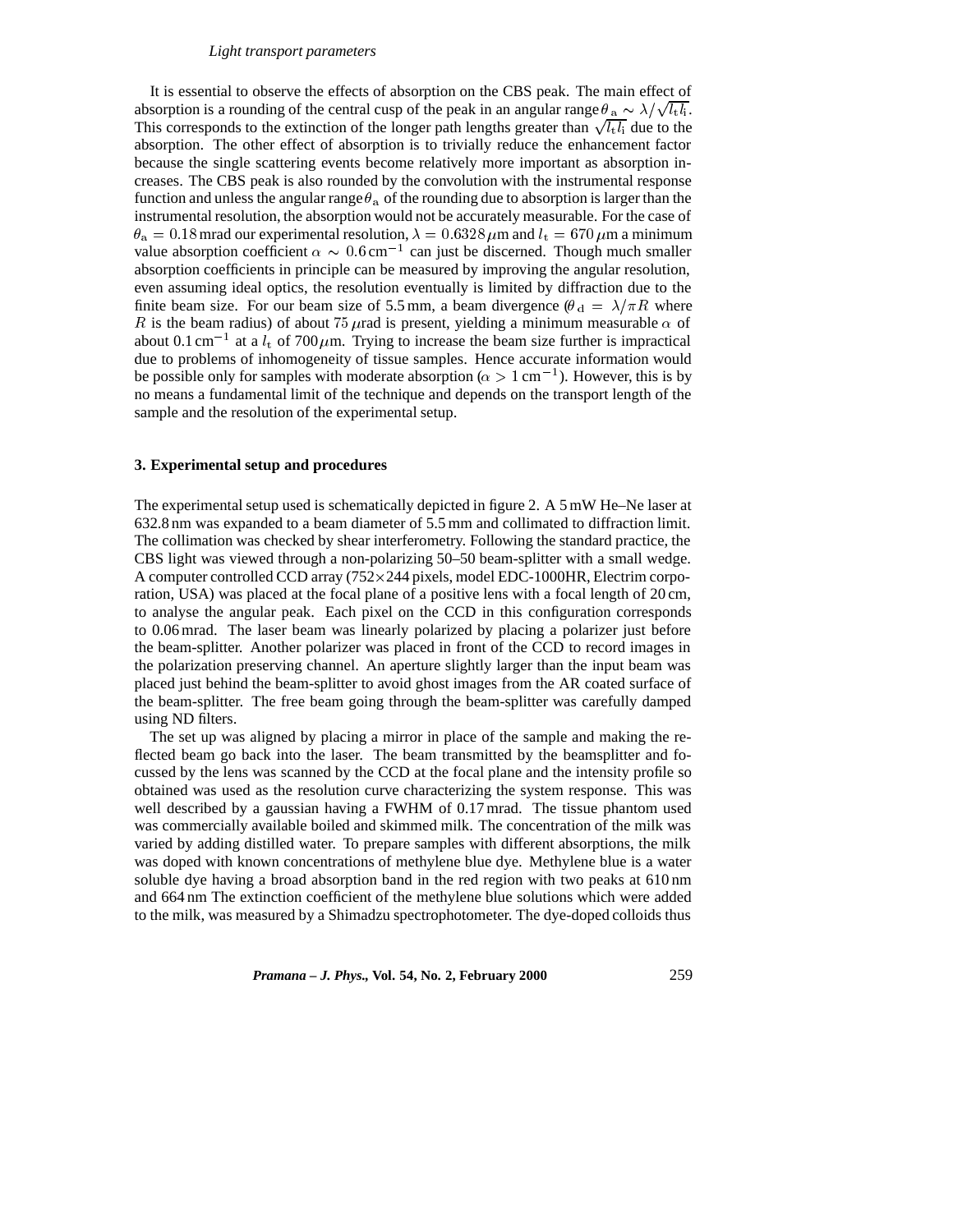

**Figure 2.** Experimental set up for observing the coherent backscattered light. L1-L3: lenses; M: mirror; A1, A2: apertures; P1, P2: polarizers; BS: beam-splitter; BD: beamdump; S: sample.

had a well determined inelastic length. The milk did not change its scattering properties measurably in a time of about 3 hours. This was confirmed by recording the CBS profiles at different times and comparing them. All the experiments were hence carried out on the same milk sample within this time frame. The tissue phantom was taken in a cuvette of 10 mm path length. It was placed slightly tilted to the incident beam so that the specular reflection was well away from the backscattered direction. The Brownian motion of the milk particles caused an ensemble average over the speckle and sharp symmetric peaks were observed. CBS intensities for samples of different scatterer concentration and absorption were recorded.

The CBS peaks from milk suspensions were very sharp (FWHM  $\sim 1$  mrad) and consequently affected by the finite instrumental response. Hence in order to fit the parameters, the theoretical profiles were first convolved with the system resolution curve using FFT routines. The resulting curve was then least squares fitted to the experimental points treating  $l_t$ ,  $l_i$  and  $\gamma_s$  as parameters to be fitted using standard NAG library routines. Deconvolution of the experimental points was avoided as this was found to be a noisy process.

To supplement the CBS measurements, independent measurements of the transport parameters were made by measuring the transmission of light through milk solution as a function of the optical thickness or the concentration of milk. The milk was taken in a cuvette of 5 mm path length. A 2 mW He–Ne laser was used as the source. The light exiting at the back of the cuvette was imaged onto a photodiode, whose signal was detected by a lockin amplifier controlled by a computer. A separate photodiode was used to simultaneously record the laser intensity fluctuations. We have also undertaken angle-resolved scattering measurements for estimating the value of the anisotropy factor at the same wavelength. The sample was taken in a 1.0 mm cylindrical cuvette and is diluted enough, so as to get into the single scattering regime. The transmission of the sample was coupled to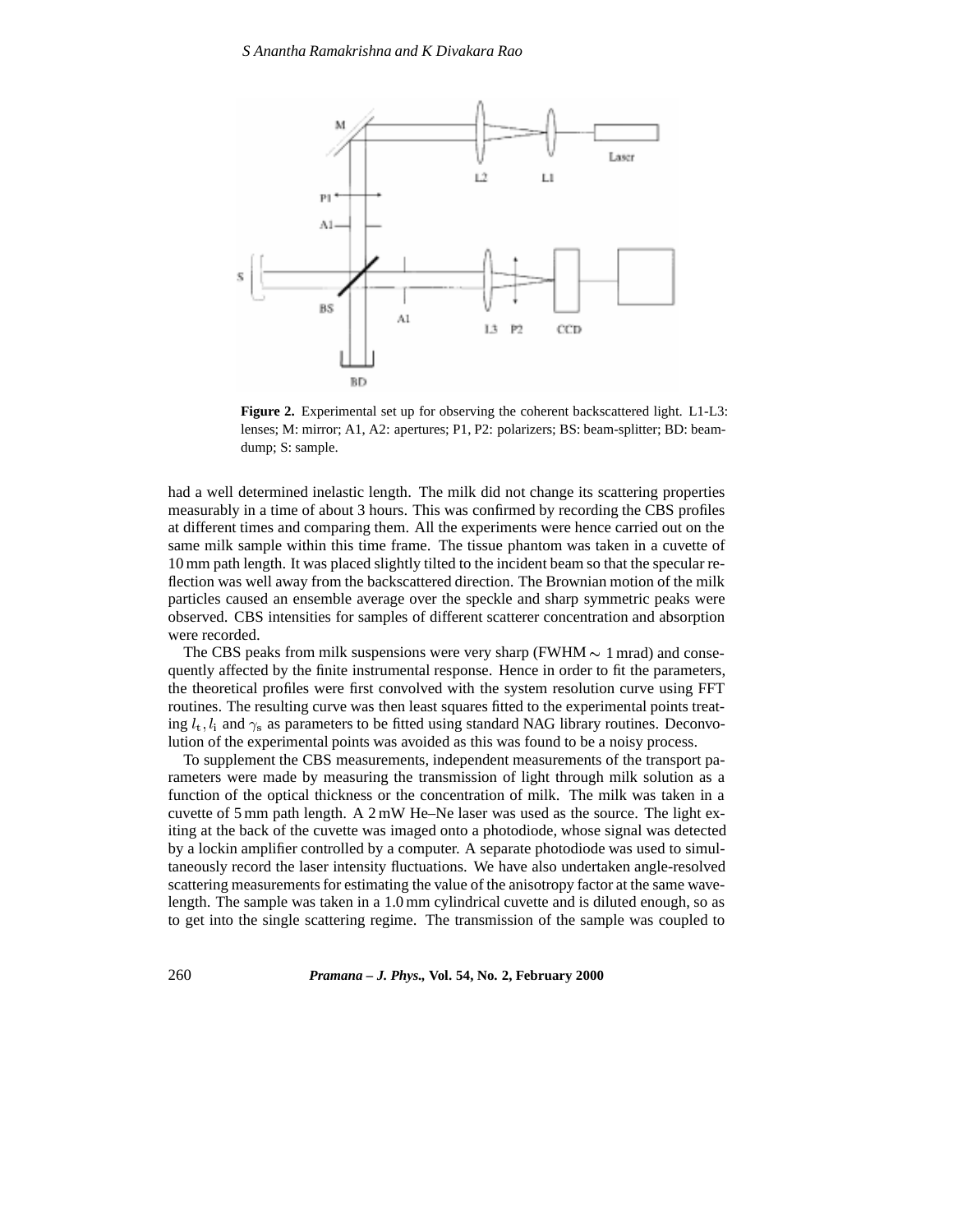the PMT through an optical fibre kept on a rotating stage such that the distance from the sample to the fibre tip does not change and is read by a digital storage oscilloscope. A reference detector monitored the laser intensity fluctuations. Measurements were avoided in the lower angle region up to 8 degrees.

# **4. Results**

Figure 3 shows the CBS profiles obtained from two different concentrations of milk. The solid lines shown are the best fits to the corresponding experimental points. As expected, the CBS profiles became narrower with increasing transport length. The enhancement factor for the sample with longer transport length is considerably reduced due to the effect of convolution with the system response. The fits are quite good with a figure of merit  $(\chi^2/N)$  where N is the number of degrees of freedom for the fit) of about 1.2. The variation of the inverse of the transport length with the concentration is shown in the inset of figure 3. The  $l_t^{-1}$  increases linearly with concentration as expected. The transport length is well defined and the numerical routines used quickly converge to the correct value to an accuracy of  $\pm 5\%$  in a few iterations. However, for the plain milk solutions any absorption coefficient less than  $1.5 \text{ cm}^{-1}$  could be fitted with marginal changes in the transport length.



**Figure 3.** Measured CBS intensities for milk of two different concentrations The solid lines are the calculated fits to the corresponding experimental points The fitted profiles are for: (i)  $l_t$  of (490±20)  $\mu$ m (•) and (1100±50)  $\mu$ m ( $\diamond$ ) (ii)  $l_i$  of (15000±5000)  $\mu$ m (•) and (13000  $\pm$  5000)  $\mu$ m ( $\circ$ ) (iii)  $\gamma_s$  of (0.3  $\pm$  0.02) for both fits. The inset shows the variation of inverse of transport length with the concentration.

*Pramana – J. Phys.,* **Vol. 54, No. 2, February 2000** 261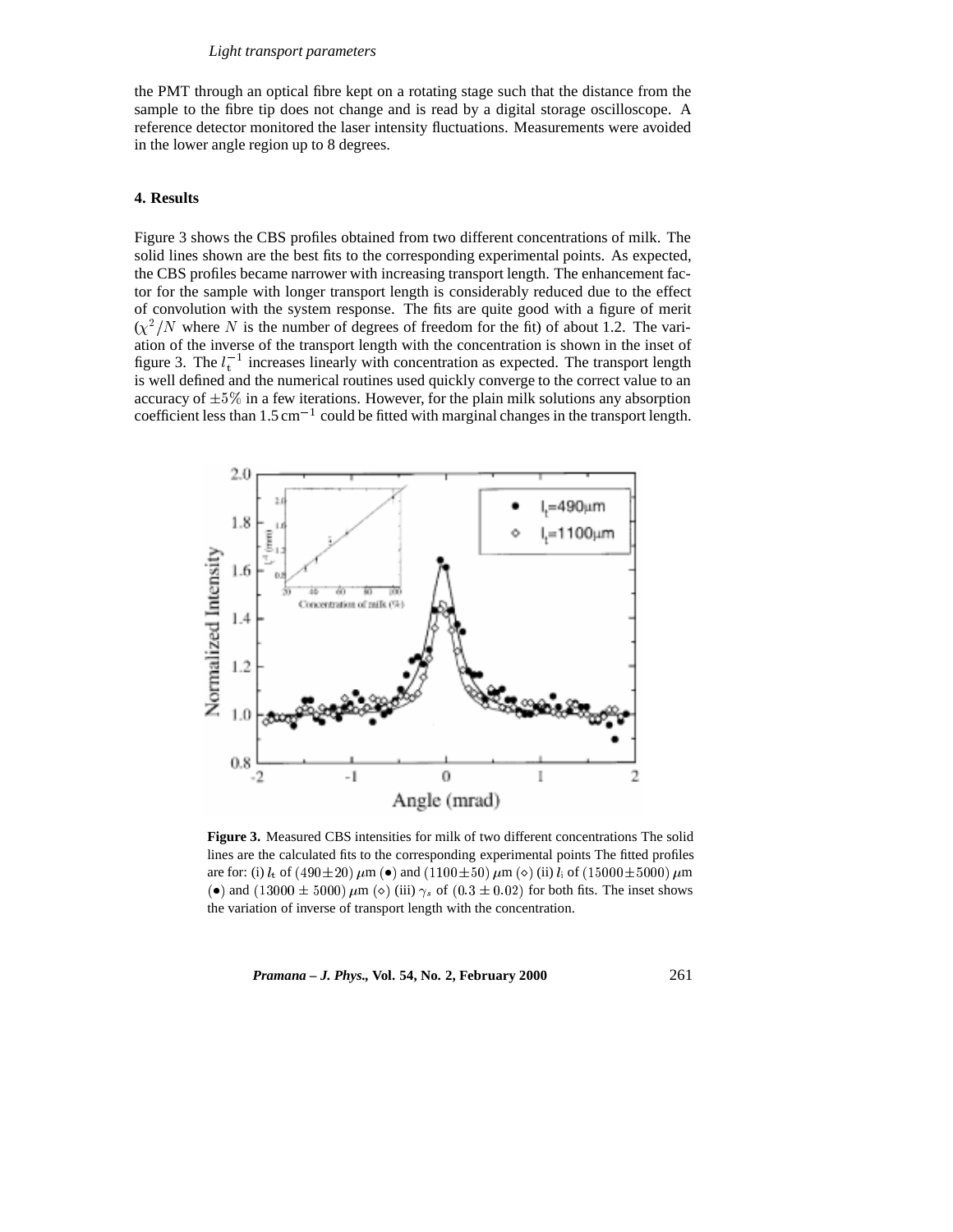This is because the intensity measurement accuracy is limited to about 3% by the CCD noise and the changes in the profile caused by small amounts of absorption are of the same level.

Figure 4 shows the CBS intensity obtained from dye-doped milk with a pre-determined absorption coefficient of  $5 \text{ cm}^{-1}$ . The fitted curve is for an absorption coefficient of  $(5.2\pm0.2)$  cm<sup>-1</sup> and the elastic transport lengths are within reasonable variation for the pure milk ( $l_t = 625 \pm 30 \,\mu$ m) and the absorbing sample ( $l_t = 670 \pm 30 \,\mu$ m). At higher absorption, the entire peak appears broadened because the angular range of the rounded cusp is  $\theta_a \sim 0.6$  mrad while the peak width itself is of the same order. Also the height of the peak seems to be relatively unaffected by the absorption, even though the weight of single scattering is enhanced. This counter-intuitive behaviour occurs because of the decreased effect of the instrumental response on the broader peak compared to that of the lower absorption narrow peak. This is clearly brought out in figure 5 where the theoretical shape (assuming same  $\gamma_s$  as from experiment) for an infinite resolution is plotted. The high absorption peak clearly shows a lower enhancement. Thus the finite resolution and the relative weight of single scattering act in opposite directions on the enhancement factor with increasing absorption. The inset in figure 4 shows the CBS profile and the theoretical fit from a sample with higher absorption ( $\alpha = 10 \text{ cm}^{-1}$ ). The backscattered intensity level was small necessitating large exposure times, increasing the CCD noise. However, the theoretical fit again correctly yielded the absorption coefficient within an accuracy of  $\pm 10\%$ .



**Figure 4.** CBS profiles from methylene blue doped milk for different absorption coefficients. Solid lines are the calculated best fits to the corresponding experimental points with (i)  $l_t$  of  $(670 \pm 30) \mu m$  ( $\triangle$ ) and  $(680 \pm 30) \mu m$  ( $\bullet$ ), (ii)  $l_i > 7000 \mu m$  ( $\triangle$ ) and  $l_i$ of (1900  $\pm$  200)  $\mu$ m (•) respectively. The inset shows the CBS profile from dye doped milk at higher dye concentration ( $\alpha \sim 10 \text{ cm}^{-1}$  and  $l_t = (630 \pm 50) \text{ }\mu\text{m}$ ).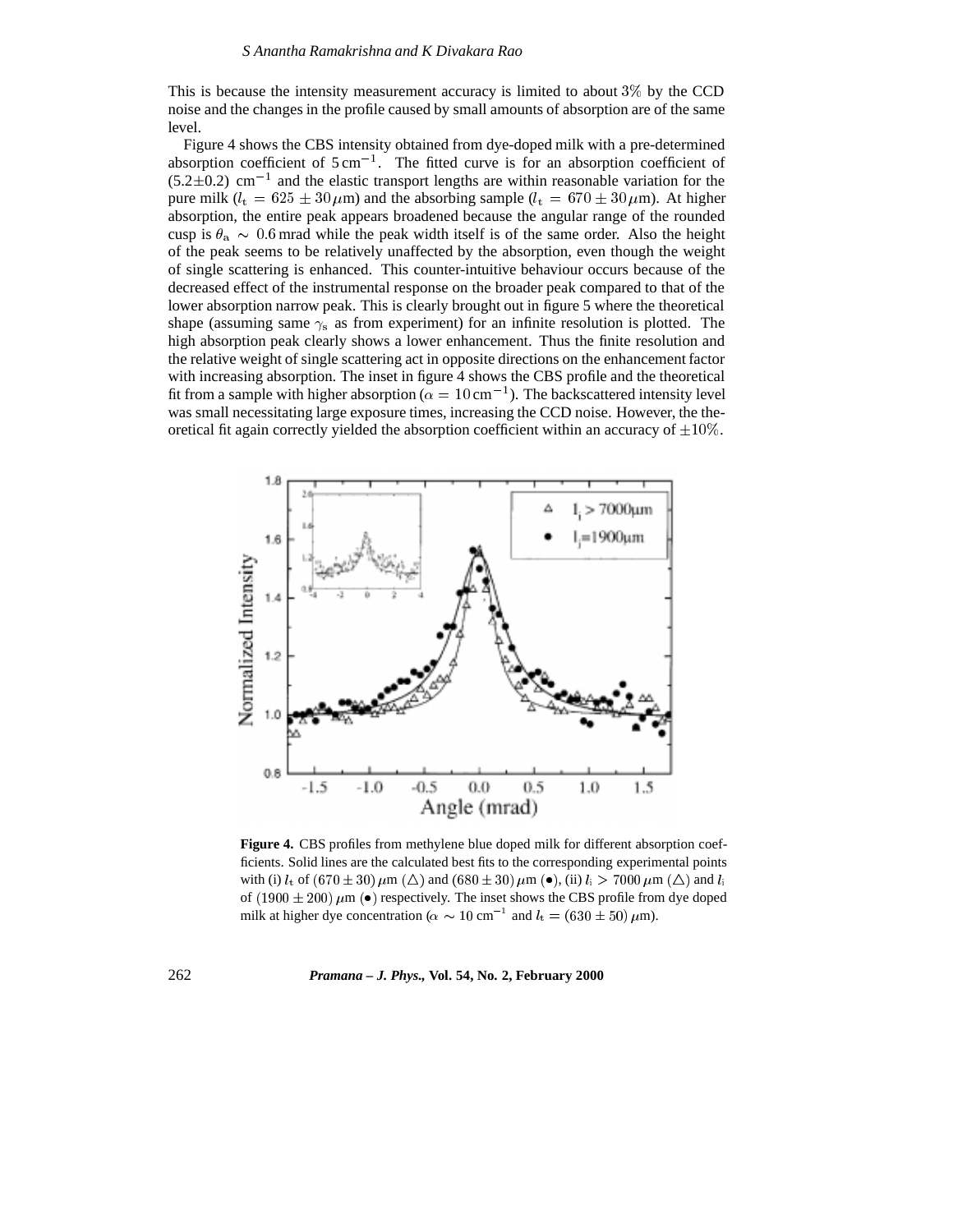

Figure 5. The CBS intensities of the best-fits in figure 4 for an infinite resolution. The enhanced weight of the single scattering contribution for the sample with higher absorption resulting in lower enhancement is clearly seen.

We studied the CBS in dye doped milk having absorption coefficients up to  $30 \text{ cm}^{-1}$ . However, the noise at these absorption levels was high (around 30% of the peak intensity) and would appear to limit the use of this technique to measure larger absorption coefficients. Anyhow at higher levels of absorption, the expressions for the CBS peak shape derived within the diffusion approximation will no longer be valid.

Using the best fitted values of  $\gamma_s$ , the enhancement factors of the deconvolved curves of the plain milk–water solutions (no dye) are found to be in the range of 1.82 to 1.86. This reduction in the enhancement factor is lesser than the case of isotropic scatterers in a finite slab of same thickness with the same  $l_t$  and  $l_i$  for which the theoretical enhancement factors are between 1.76 to 1.80. These values are in agreement with those reported by Wolf *et al* [25], but as observed by them, the reduction in the enhancement factor appears much too large for such forward scattering media. Other processes such as recurrent multiple scattering [20] which reduce the enhancement are not important at such large mean free paths present here. The lowering of the enhancement factor could also be caused by the finite beam effects and the gaussian intensity profile of the laser beam. However we do not believe this to be the reason as the beam size is reasonably large (5.5 mm FWHM  $\sim 10 l_{\rm t}$ ). Using eq. (60) of Jakeman [26] for gaussian beams, we estimate that the reduction in the enhancement factor can only be in the range of 0.01 to 0.04 for the different  $l_t$  used. In spite of our best efforts, higher enhancements were not observed. The CBS peak from a piece of white paper with a broad peak (FWHM of 10 mrad) was observed to have an enhancement of only about 1.85 without deconvolution. The exact reason for this lower enhancement is not clear, but it could be due to some of the laser light being scattered by the non-ideal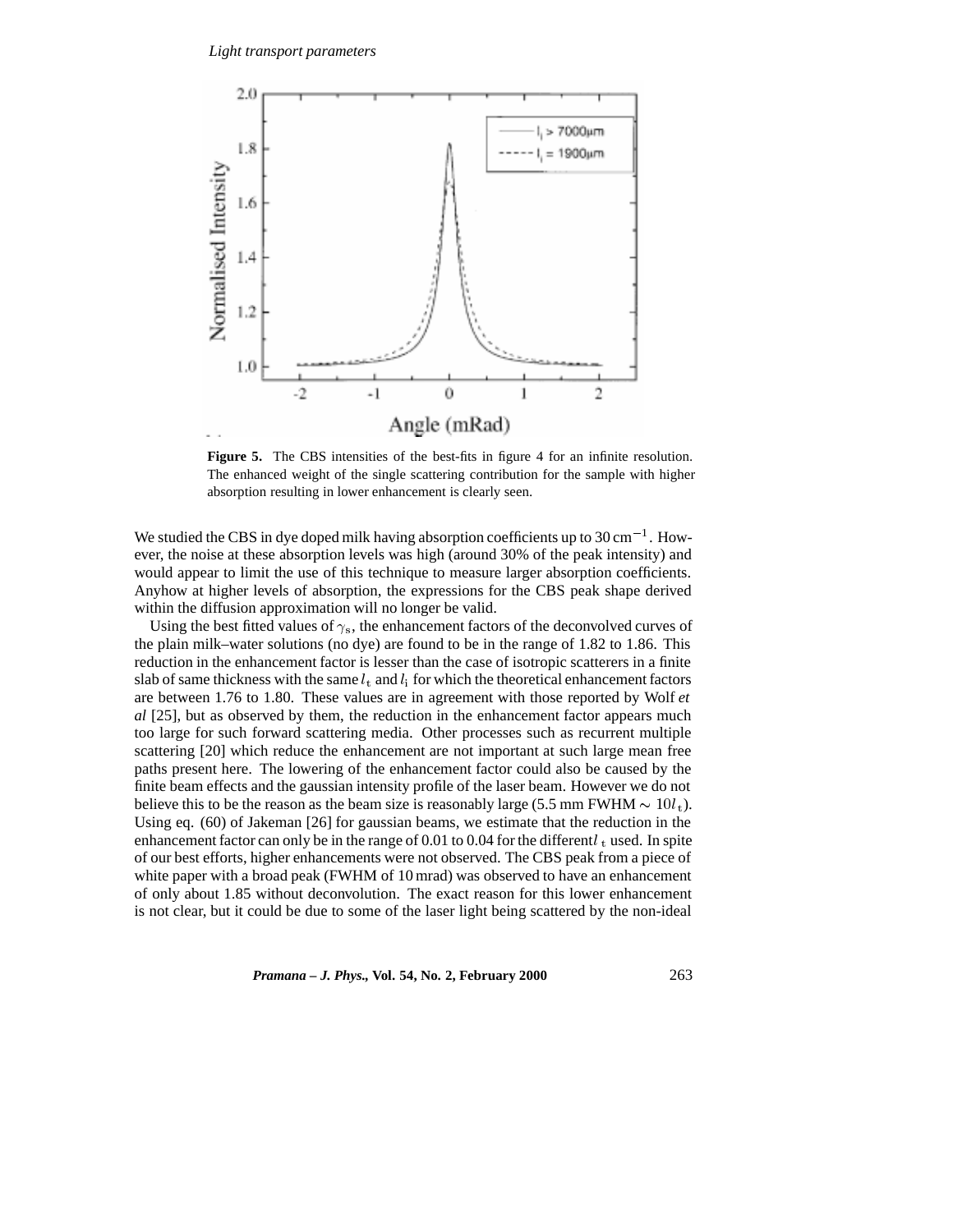optical elements, cuvette walls, aggregates and dust which cause an additional component to the diffuse background. This would, however, be sample-independent. Assuming this additional contribution to be uniformly distributed, we have attempted to quantify it by studying the enhancement factor with respect to absorption in the sample. We conclude from this procedure that the ratio  $\sigma_{\rm b}/\sigma_{\rm s} \lesssim 0.1$  and that the g-factor of milk is greater than 0.55, which is what we expect from our theoretical considerations given earlier.

The transport properties can also be obtained from the plot of transmission versus the optical thickness [22]. The results of the transmission measurements through milk–water suspension is shown in figure 6. At low densities (region A), the transmission falls exponentially depending on the extinction coefficient, the slope of the logarithmic transmittance being given by  $\sigma_s + \sigma_a$ . In the multiple scattering domain (region B), the transmission falls inversely with concentration or optical thickness. At large optical thickness or concentration (region C), the transmission falls exponentially depending on the absorption coefficient. The slope of the logarithmic transmittance is  $\sigma_a$  in this region. These yield a value of the scattering length ( $l_s$ ) of 130  $\mu$ m and an absorption coefficient of 1.6 cm<sup>-1</sup> for milk at the largest concentration used. As it can be noticed the absorption coefficient lies just in the region where the CBS profiles become insensitive to absorption. Using a value of  $l<sub>t</sub> = 470 \,\mu$ m obtained from the CBS measurements for this concentration and  $l<sub>s</sub> = 130 \,\mu$ m from the transmission experiment, a value of  $g = 0.74$  is obtained which appears reasonable for such forward scattering media. The inset in figure 6 shows the angle-resolved



Figure 6. Variation of the transmittance of milk as a function of the effective optical thickness of milk–water solution. The exponential fits in regions A and C are shown. The slopes of the logarithmic transmittances are 8.01 and 0.16 and yield values of 130  $\mu$ m for the scattering length and 1.6 cm<sup>-1</sup> for the absorption coefficient respectively, at the largest concentration of the milk. Inset shows the angle resolved scattering data. The solid line is a theoretical fit to the Henyey–Greenstein function giving a value of  $0.7 \pm 0.04$  for q.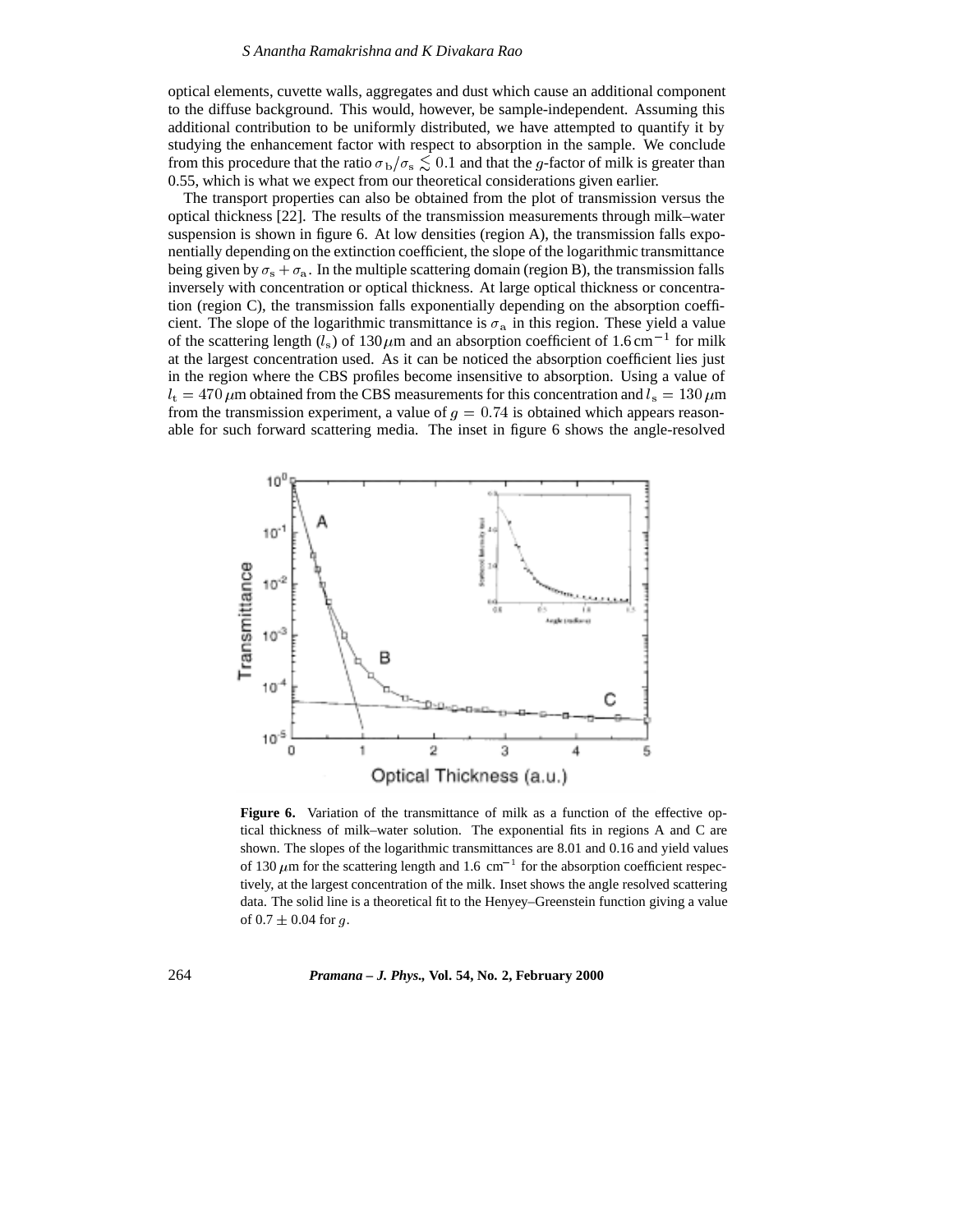scattering data, together with a theoretical fit to the Henyey–Greenstein function (solid line) with  $g$  as the free parameter to be fitted. The fit yielded a value of about 0.70 for the anisotropy factor  $(q)$  with an error of about 5%.

# **5. Conclusions**

In conclusion, we have investigated the application of coherent backscattering to measure the light transport parameters in tissues using tissue phantoms (milk and dye doped milk), paying particular attention to the limitations of the technique. This method yields very good estimates of the transport length, but it cannot be used to estimate the inelastic length when the absorption of the sample is small ( $\alpha < 1.0 \text{ cm}^{-1}$ ) for the long transport length typical of tissues. The maximum measurable absorption coefficient ( $\alpha \sim 30 \text{ cm}^{-1}$ ) with our setup appears to be limited by the sensitivity and noise levels of the detector used. It has been pointed out that in principle, this technique can also be used to measure the anisotropy factor  $(g)$  by estimating the single scattering contribution to the angle independent diffuse intensity. The single scattering contribution becomes very small for  $g \gtrsim 0.6$  ( $\sim 2\%$  of the total backscattered intensity) and the technique becomes insensitive for larger values of g. Thus, it does not seem to be a suitable technique to estimate the g-factor of biological media which typically are highly anisotropic ( $q \sim 0.8$  to 0.95). Using the value of the transport length obtained from CBS measurements and scattering length from transmission measurements, a value of 0.74 has been obtained for the anisotropy parameter of milk. This value is confirmed independently by angle-resolved scattering measurement where a value of 0.70 is obtained.

# **Appendix**

For the convenience of the reader, the result of ref. [21] for the angular shape of the CBS peak from a slab of finite thickness is reproduced here.

Let us define  $\beta = \sqrt{\frac{3}{l_1 l_1 + q_1^2}}$ ,  $q_{\perp} = \frac{2\pi}{\lambda} \sin \theta$ ,  $\delta = \frac{2\pi}{\lambda} \left(1 - \cos \theta\right)$ ,  $\eta = (1 + 1/\cos \theta)/2l_t$  and  $z_0 = 0.71l_t$ , where  $\theta$  is the backscattering angle,  $\lambda$  is the wavelength of the light,  $l_t$  is the mean transport length and  $l_i$  is the inelastic length. Now the angular shape of the CBS peak in our notation is given by

$$
\gamma_c(\theta, l_t, l_i) = \frac{3e^{-\eta L}}{2l_t^3 \beta \sinh[\beta(L + 2z_0)]} \frac{1}{(\eta^2 + \delta^2 - \beta^2)^2 + (2\beta\delta)^2} \n\frac{2\beta}{\eta} (\beta^2 + \delta^2 - \eta^2) \sinh[\beta(L + 2z_0)] \sinh(\eta L) \n+2(\eta^2 + \delta^2 + \beta^2) \cos(\delta L) + 2(\eta^2 + \delta^2 - \beta^2) \cosh[\beta(L + 2z_0)] \n\times \cosh(\eta L) + 4\beta \eta \sinh(\beta L) \sinh(\eta L) - 2(\eta^2 + \delta^2 + \beta^2) \n\times \cosh(\beta L) \cosh(\eta L) - 2(\eta^2 + \delta^2 - \beta^2) \cosh(2\eta z_0) \cos(\delta L) \n- \beta \eta \sinh(2\beta z_0) \sin(\delta L) \bigg\}, \tag{A1}
$$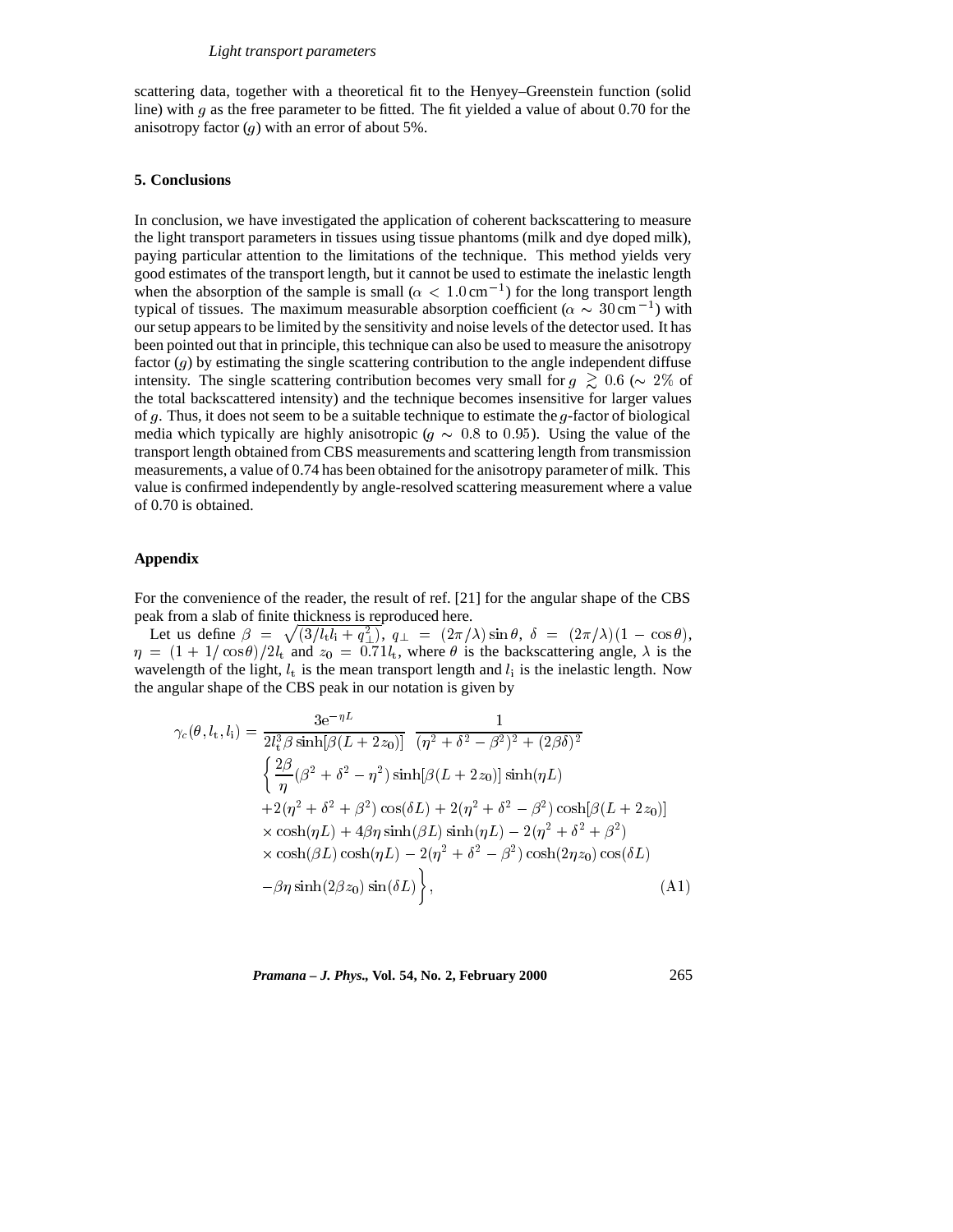where  $L$  is the thickness of the slab. It should be noted that the diffuse part of the backscattered light only has a weak kinematic dependence on the angle and the  $\gamma_1(\theta, L) \simeq \gamma_{\rm c}(0, L)$ . In the exact backscattering direction  $\gamma_1(0, L) = \gamma_c(0, L)$ .

# **Acknowledgements**

One of us (SAR) would like to sincerely acknowledge Diederick Wiersma (European Laboratory for Non-Linear Spectroscopy, Florence, Italy) for encouragement and for patiently answering all our questions over the e-mail. Both the authors thank P K Gupta for support, and N Ghosh for his help with the angle-resolved scattering measurements.

#### **References**

- [1] V V Tuchin and B J Thomson, *Selected papers on tissue optics*: *Applications in medical diagnostics* (SPIE Milestone series, Vol MS 102, Washington, 1999)
- [2] R R Kortum and E Sevick-Muracka, *Ann. Rev. Phys. Chem.* **47**, 555 (1996)
- [3] L I Grossweiner, *The science of phototherapy* (CRC Press, Boca Raton, 1994)
- [4] B C Wilson, in *Optical-thermal response of laser-irradiated tissue* edited by A J Welch, M J C van Gemert (Plenum, New York, 1995)
- [5] K M Yoo, G C Tang and R R Alfano, *Appl. Opt.* **29**, 3237 (1990)
- [6] K M Yoo, F Liu and R R Alfano, *J. Opt. Soc. Am.* **B7**, 1685 (1990)
- [7] G Yoon, D N Ghosh Roy and R C Straight, *Appl. Opt.* **32**, 580 (1993)
- [8] M P van Albada and A Lagendijk, *Phys. Rev. Lett.* **55**, 2692 (1985)
- [9] P E Wolf and G Maret, *Phys. Rev. Lett.* **55**, 2696 (1985)
- [10] D S Wiersma, P Bartolini, A Lagendijk and R Righini, *Nature*, **390**, 671 (1997)
- [11] S Etemad, R Thompson, M J Andrejco, S John and F C MacKintosh, *Phys. Rev. Lett.* **59**, 1420 (1987)
- [12] E Akkermans, P E Wolf and R Maynard, *Phys. Rev. Lett.* **56**, 1471 (1986)
- [13] These authors have described the total backscattered intensity in terms of the sum of a coherent intensity arising from an absorbing medium and a diffuse intensity from a non-absorbing medium. As the intensity reduces with absorption, the coherent contribution becomes lesser reducing the enhancement factor in their expression. The single scattering contribution was not included either.
- [14] M H Eddowes, T N Mills and D T Delpy, *Appl. Opt.* **34**, 2261 (1995)
- [15] R L Greenfield, in *Photon migration in tissues* edited by Britton Chance (Plenum, New York, 1989)
- [16] S P Morgan, M P Khong and M G Somekh, *Appl. Opt.* **36**, 1560 (1997)
- [17] A Knuttel, J M Schmitt and J R Knutson, *Appl. Opt.* **32**, 381 (1993)
- [18] S A Tereshchenko, V M Podgateskii, N S Vorob'ev and A V Smirnov, *Quant. Electr.* **28**, 831 (1998)
- [19] S Etemad, R Thompson and M J Andrejco, *Phys. Rev. Lett.* **57**, 575 (1986)
- [20] D S Wiersma, M P van Albada, B A van Tiggelen and A Lagendijk, *Phys. Rev. Lett.* **74**, 4193 (1995)
- [21] M B van der Mark, M P van Albada and A Lagendijk, *Phys. Rev.* **B37**, 3575 (1988)
- [22] A Ishimaru, *Wave propagation and scattering in random media* (Academic, New York, 1978) vol. 1 & 2